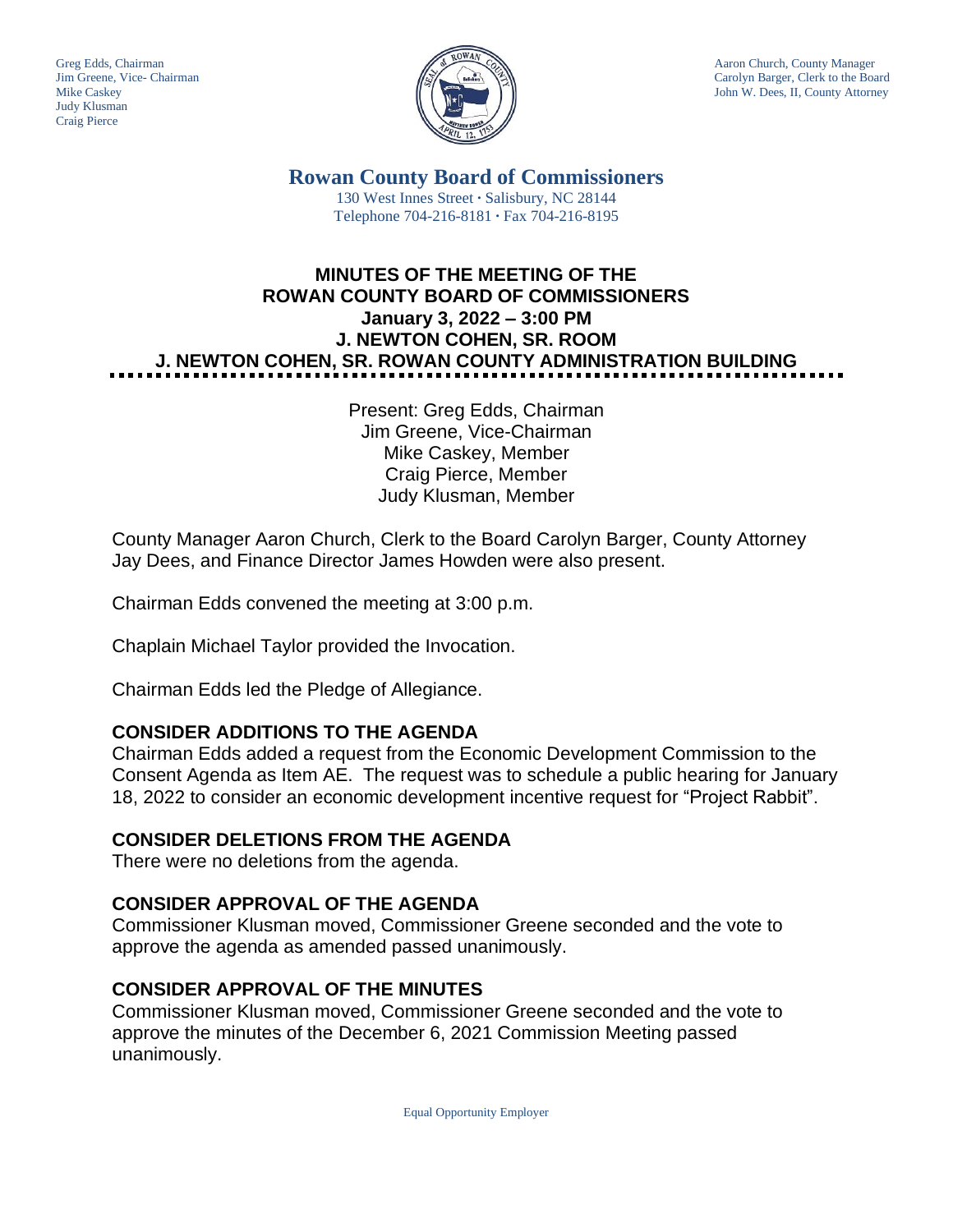# **1. CONSIDER APPROVAL OF CONSENT AGENDA**

Commissioner Klusman moved approval of the Consent Agenda as amended. The motion was seconded by Commissioner Greene and passed unanimously.

The Consent Agenda consisted of the following:

- A. Salisbury-Rowan Community Foundation Grant Acceptance for One Church One Child
- B. Parking Lease Agreement with First Baptist Church
- C. FY22 American Rescue Plan (ARP) Transit Grant Application
- D. On-Airport Obstruction Removal Bid Award and Contract Approval
- E. Change Order for Contract with Children's Home Society of NC, Inc
- F. Change Order for Contract with Carolina Family Connections
- G. Change Order for Contract with Lutheran Family Services
- H. Change Order for Contract with Thompson Child & Family
- I. Contract with Superion/Central Square
- J. Acceptance of FFY20 5310 Urban City of Concord Grant Revenue Agreement
- K. Change in Existing Foster Child Reinvestment Agreement
- L. Tax Refunds for Approval
- M. Proclamation for Martin Luther King, Jr. Day
- N. Approval to Extend Premium Pay
- O. Amend Motion From December 6, 2021 Commission Meeting
- P. Salisbury-Rowan Community Action Agency 2022-2023 CSBG Grant Application
- Q. Addendum to RACE-CARS Trial Grant Funding
- R. Award Fleet Maintenance RFP to Vector Fleet Management, LLC
- S. Agreement with Girl Scouts Hornets' Nest
- T. Lease Agreement with First Baptist Church
- U. Request for Revised Incentive Agreement Hexagon
- V. Agreement with Green Energy Biofuel
- W. Deposit Threshold
- X. Change Order RFC-002 and RFC-003 for Dellinger, Inc
- Y. Contract with Rae's Playze Adult Day Center for DSS
- Z. Contract with Monarch for DSS
- AA. Additional CARES Funding for Rowan Transit 5311
- AB. Award Sidearm of Master Deputy Billy Marsh to His Surviving Spouse
- AC. Schedule Public Hearing for Z 09-21: Jaypal Kalagiri for January 18, 2022
- AD. FY22 Pet Fee Refund
- AE. Schedule Public Hearing for January 18, 2022 for Economic Development Project Rabbit (addition to the Consent Agenda)

# **2. PUBLIC COMMENT PERIOD**

Chairman Edds opened the Public Comment Period to entertain comments from any citizens wishing to address the Board. With no one coming forward, Chairman Edds closed the Public Comment Period.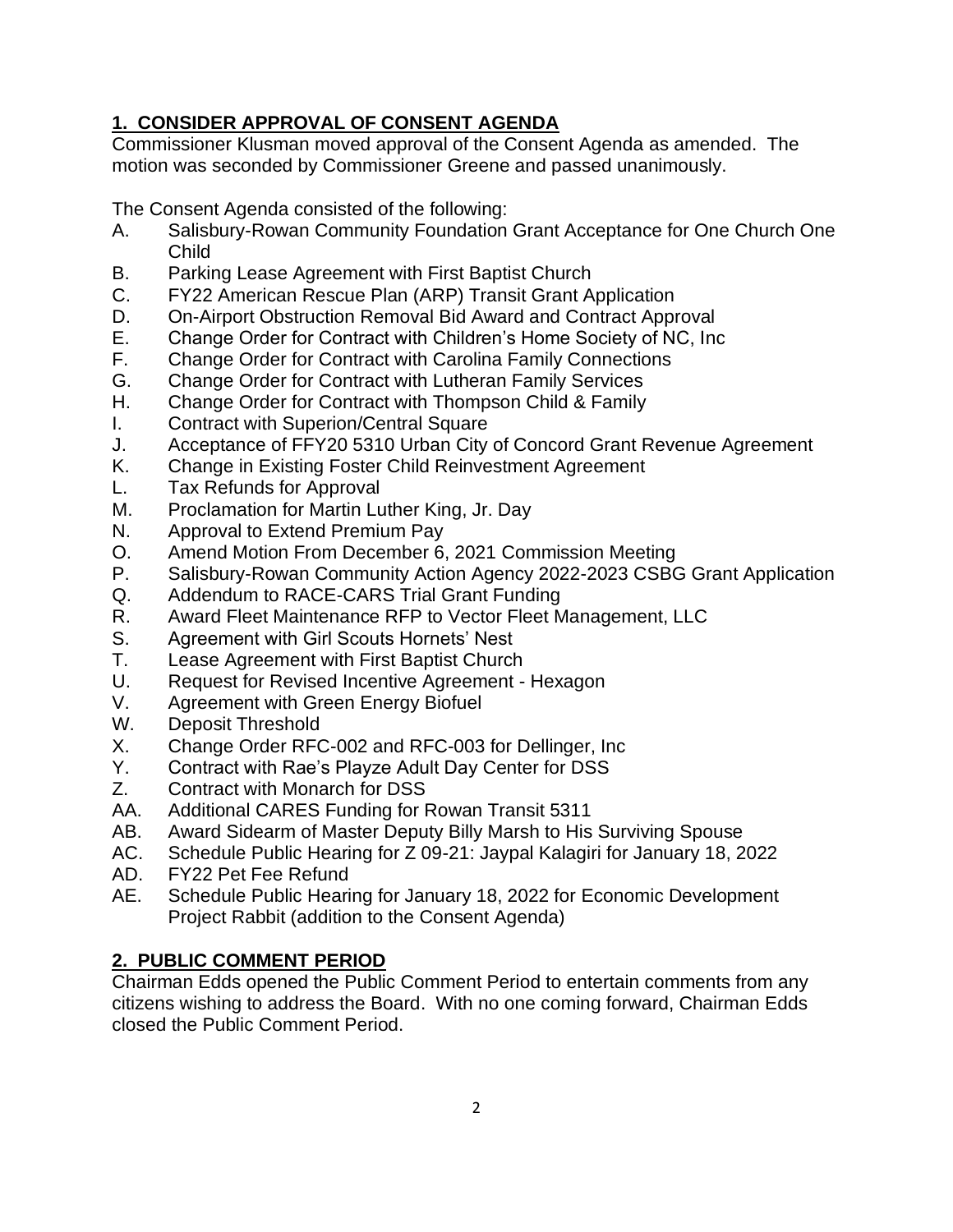#### **3. QUASI-JUDICIAL HEARING FOR SUP 01-22**

Chairman Edds read the Chairman's Speech (Exhibit A) and declared the public hearing for SUP 01-22 to be in session. Chairman Edds said the hearing would focus on an application submitted by Russel Woolf and Danielle Soroka to construct a residential storage facility on Tax Parcel 614 132 located in Waters Edge.

The Clerk swore in those wishing to provide testimony in the case.

Aaron Poplin, Rowan County Planner, presented the Staff Report (Exhibit B).

Mr. Poplin stated Russel Woolf and Danielle Soroka were requesting a Special Use Permit (SUP) to accommodate a 2,400 square foot residential storage facility on Tax Parcel 614 132. The proposed structure would be located on the parcel diagonally across the street from their house and would be used to store personal items and for storage of their boat.

Using a power point (Exhibit C), Mr. Poplin showed the site in question as well as the surrounding area. Continuing with the power point (Exhibit C), Mr. Poplin also reviewed the special use requirements of the County's Zoning Ordinance, as well as the evaluation criteria.

Mr. Poplin provided the Board with Example Findings of Fact (Exhibit D). Procedurally, Mr. Poplin said the Board must adopt facts supporting the findings based on the evaluation criteria.

Commissioner Klusman asked if there had been objections voiced by any of the neighbors. Mr. Poplin said calls had been received and the general consensus was there were issues with the materials being used in the building but not with the application itself.

Commissioner Klusman asked if the building would be constructed of steel and Mr. Poplin said he believed the building would be metal. Mr. Poplin said the applicant was present and could address the question.

In response to questions from Commissioner Pierce, Mr. Poplin confirmed that approvals would be needed by both the Home Owners Association (HOA) and the Board of Commissioners. Mr. Poplin said it did not matter which agency considered the request first as both had to grant approval. Mr. Poplin noted the County did not enforce HOA policies nor did the County's ordinance address which agency should consider the request first.

Commissioner Greene felt it a waste of time for the Board to consider the request if the request did not meet with the approval of the HOA. Commissioner Caskey added that Commissioner Greene had made a good point; however, the application was already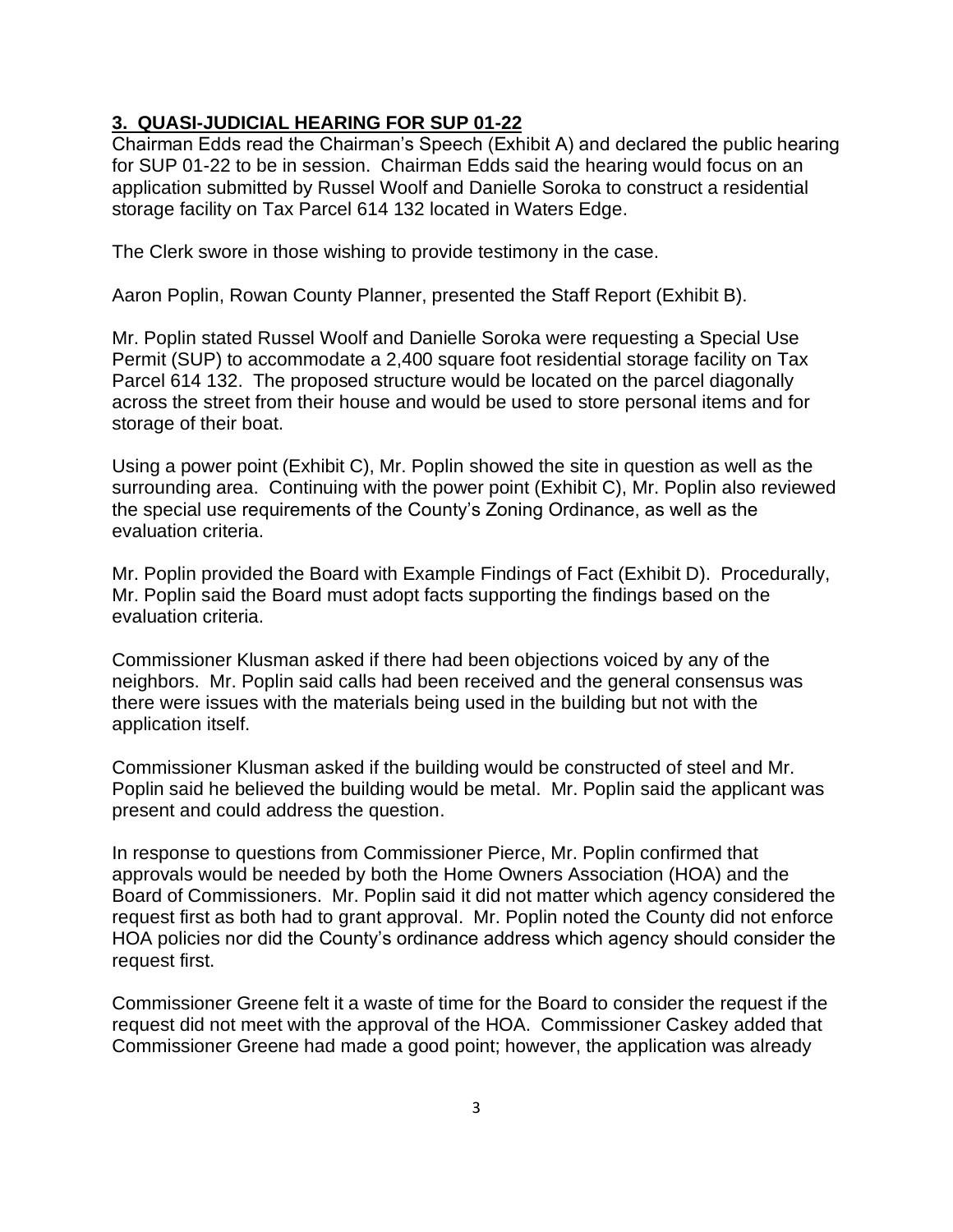before the Board. Commissioner Caskey said in the future perhaps the Commissioners should request HOA approval first.

Chairman Edds noted if the Board approved the request, it did not mean the building would be erected. Chairman Edds said the only question before the Board was for consideration of the 2,400 square foot building.

Chairman Edds said he had asked some of the residents in Waters Edge if they had a problem with the size (2,400 square feet) of the building and they did not. Chairman Edds said the applicant would have to legally comply with the HOA from a construction materials standpoint.

Chairman Edds referred to the sketch in the power point (Exhibit C) and mentioned the setback requirements and whether the site would be front-loading.

The applicant, Russell Woolf of Deer Lake Run, who had been sworn to provide testimony, came forward and provided a new rendering (Exhibit E) of the proposed facility and he said the site would be front-loading.

Commissioner Klusman asked what materials the neighbors were objecting to and Mr. Woolf said the materials were up to the HOA. Mr. Woolf explained that when the HOA disagreed with him, he had the option to submit a petition, which he did. According to Mr. Woolf, of the 70 homes he stopped by, he obtained 50 signatures from residents who "don't care" what materials he builds the facility with, as long as it would look like the rendering he had provided to the Board (Exhibit E). Mr. Woolf said four (4) people in the neighborhood would not sign in support of the building and one (1) did not like it. Mr. Woolf said he was not trying to construct a building that looked like a workshop or industrial building. To date, Mr. Woolf said he had done all he could to follow the rules and guidelines.

Commissioner Klusman asked if vehicles would be kept inside. Mr. Woolf said his belongings were in storage elsewhere and he was erecting the facility so he could put the items in the building where he would have easier access to them.

Chairman Edds said no one he had talked with had an issue with the size of the building and that Mr. Woolf would have to come to agreement with the HOA on the materials to be used.

With no one else having been sworn to provide testimony, Chairman Edds closed the public hearing.

Commissioner Greene moved that the development of the property in accordance with the proposed conditions will not materially endanger the public health or safety.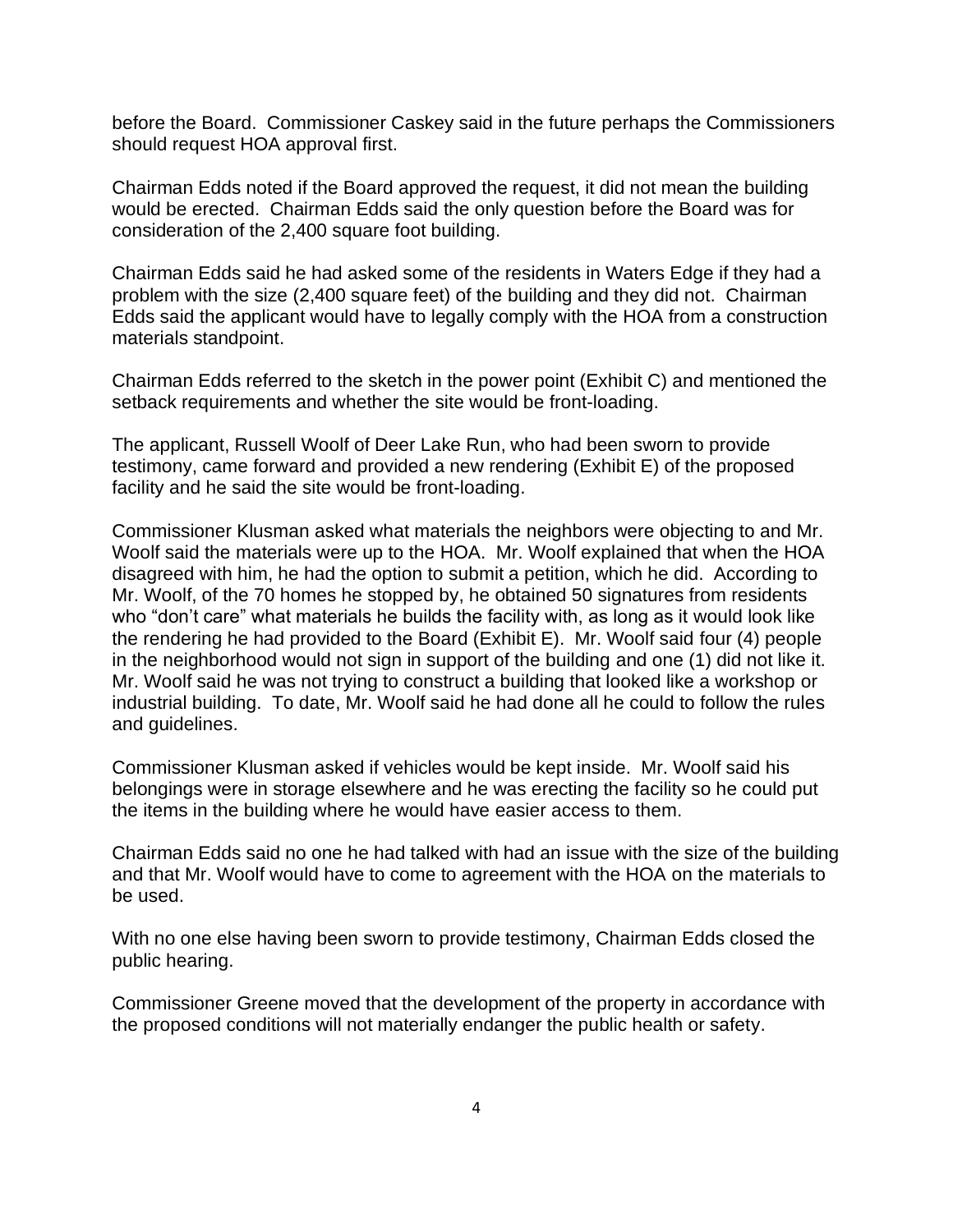FACT: This request complies with all seven (7) specific requirements identified in section 21-56 (10) for residential storage facilities.

FACT: The proposed structure is subject to compliance with applicable building code standards.

The motion was seconded by Commissioner Pierce and carried unanimously.

Commissioner Pierce moved that the development of the property in accordance with the proposed conditions will not substantially injure the value of adjoining or abutting property, or that the development is a public necessity.

FACT: No material evidence was presented suggesting this request would injure property values.

The motion was seconded by Commissioner Klusman and passed unanimously.

After a brief discussion, the third example Finding of Fact (Exhibit D) was not adopted since the materials that were to be used must be approved by the HOA.

Commissioner Pierce moved to approve SUP 01-22 followed by a second from Commissioner Klusman.

Mr. Poplin confirmed to Chairman Edds the storage facility was to only be used for personal storage and not for business purposes.

Upon being put to a vote, the motion on the floor passed unanimously.

### **4. QUASI-JUDICIAL HEARING FOR SUP 01-18 AMENDMENT: CELLCO PARTNERSHIP**

Chairman Edds read the Chairman's Speech (Exhibit A) and declared the public hearing for SUP 01-18 to be in session. Chairman Edds said the hearing would focus on an application submitted on behalf of Cellco Partnership to construct a 165-foot wireless support structure on Tax Parcel 422-179 located at 280 Rimer Road.

The Clerk swore in those wishing to provide testimony in the case.

Assistant Planning Director Shane Stewart presented the Staff Report (Exhibit B).

Mr. Stewart provided a power point (Exhibit C) as he discussed SUP 01-18. Mr. Stewart explained that on behalf of Cellco Partnership d/b/a Verizon Wireless, Baker Donelson, etal. PC was requesting a Special Use Permit (SUP) to accommodate a 165 foot wireless support structure (a.k.a. cell tower) on a 24-acre tract identified as Rowan County Tax Parcel 422-179 located at 280 Rimer Road, Salisbury. Verizon had an identified need to improve coverage and capacity within the Mt. Hope Church Road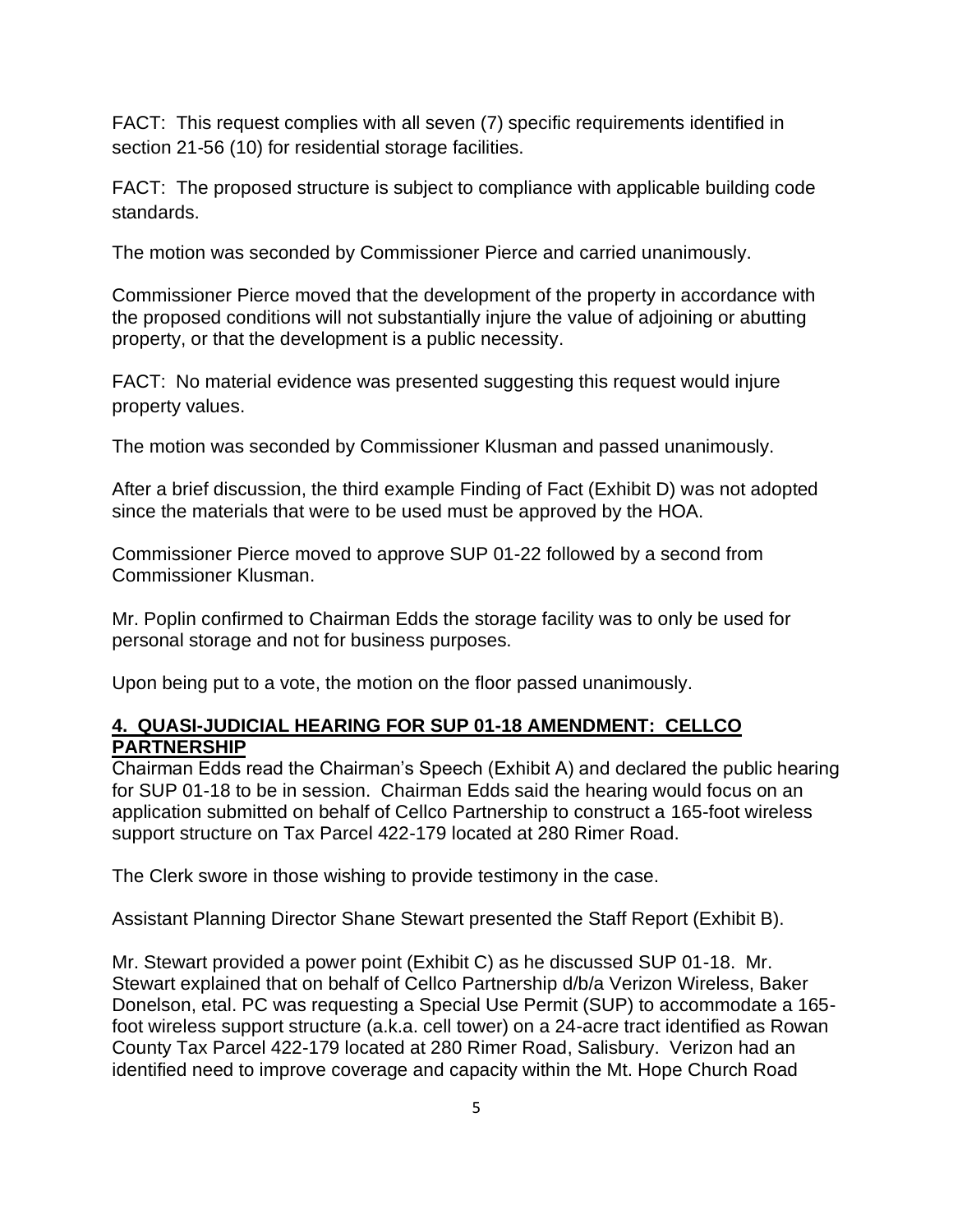area southwest of the Town of Faith. Verizon determined the coverage could be accomplished by the construction of a new tower at the requested location. An identical request was approved by the Commissioners on March 19, 2018 but expired due to the lack of a zoning permit being issued within two (2) years of approval.

Using the power point (Exhibit C), Mr. Stewart showed the site in question as well as the surrounding areas. Because the request was almost identical to the request in March of 2018, Mr. Stewart said he would not review the report exhaustively with regards to compliance, etc.

Mr. Stewart provided Example Findings of Fact (Exhibit D). Mr. Stewart referenced the second Finding and the reference to testimony given that was somewhat an assumption but also something that could be referenced to the 2018 hearing.

Continuing with the power point (Exhibit C), Mr. Stewart highlighted the identified coverage area. Mr. Stewart noted there were no cell towers in the area that could be used for co-location nor any identified preferred sites. Mr. Stewart discussed ordinance requirements for proposed tower location, including the fall zone area.

Mr. Stewart said it was the conclusion of the City Scape Consultant firm, hired by the County, that the application complied with the standards of the County's Ordinance.

Procedurally, Mr. Stewart said the Board must adopt facts supporting the findings of fact based on the evaluation criteria. Mr. Stewart used the power point (Exhibit C) to show the previous Findings of Fact and he reminded the Board it might wish to revise Finding #2. Mr. Stewart also showed the five (5) conditions of approval from the applicant's previous request.

Chairman Edds opened the floor to those who had been sworn to provide testimony in the case.

Jeremy Holt with Chase Real Estate Services (10612 D Providence Road, Charlotte, NC) was present and had been sworn in to represent the applicant. Attorney Josh Rotenstreich who was not sworn, participated remotely.

Mr. Rotenstreich said Mr. Stewart presented the request well and Mr. Rotenstreich confirmed not much had changed since the original application had been approved back in 2018. Mr. Rotenstreich reported that Verizon had been unable to construct the tower within the approved timeframe and was requesting a renewal of the application. Mr. Rotenstreich continued by saying the purpose for the tower was to improve coverage and also to improve capacity in the Town of Faith area. Mr. Rotenstreich discussed the lack of coverage in the area and said the tower would also create a capacity offload. In closing, Mr. Rotenstreich said he believed the requirements under the County's Ordinance had been met and he requested the Board approve the application. Mr. Rotenstreich said he intended to keep his comments brief unless the Board wanted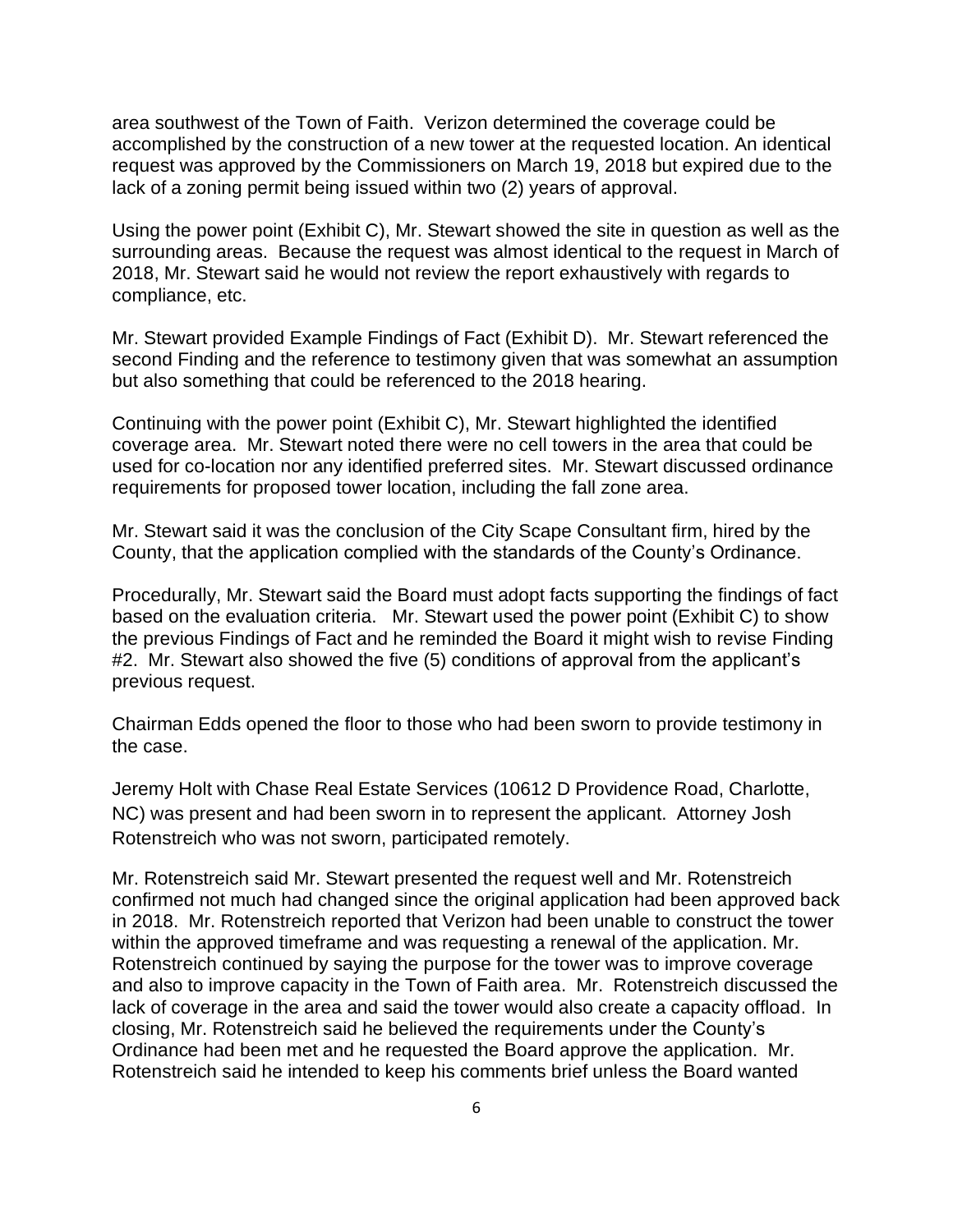further information from him. Mr. Rotenstreich moved into evidence the entire application along with the diagrams, charts and other materials contained therein (Exhibit B).

Chairman Edds recognized Chaplain Michael P. Taylor who asked if the tower would improve cell service from the Bostian Heights area towards Salisbury.

Mr. Holt came forward and said he was unsure as he did not have a location map for the specific area Chaplain Taylor had questioned.

With no one else wishing to address the Board, Chairman Edds closed the public hearing.

Commissioner Caskey moved that the development of the property in accordance with the proposed conditions will not materially endanger the public health or safety.

FACT: Based on plans submitted and established conditions of approval, the proposed tower will comply with all applicable Federal, State, and Local regulations.

FACT: In the unlikely event of tower failure, the structure will be certified by a North Carolina Professional Engineer to fall within the lease area prior to the issuance of a zoning permit.

FACT: The proposed tower will provide the means for Verizon Wireless to address documented coverage and capacity deficiencies and co-location opportunities for future telecommunication providers, an industry recognized as a public necessity.

The motion was seconded by Commissioner Pierce and carried unanimously.

Commissioner Caskey moved that the development of the property in accordance with the proposed conditions will not substantially injure the value of adjoining or abutting property, or that the development is a public necessity.

FACT:State certified general appraiser Michael Berkowitz provided testimony summarizing statements from his impact study which concluded the proposed tower "will not substantially injure the values of adjacent properties and that it is located in an area where it does not substantially detract from the aesthetics and neighborhood character.

The motion was seconded by Commissioner Pierce and passed unanimously.

Commissioner Caskey moved that the location and character of the development in accordance with the proposed conditions will be in general harmony with the area in which it is located and in general conformity with any adopted county plans.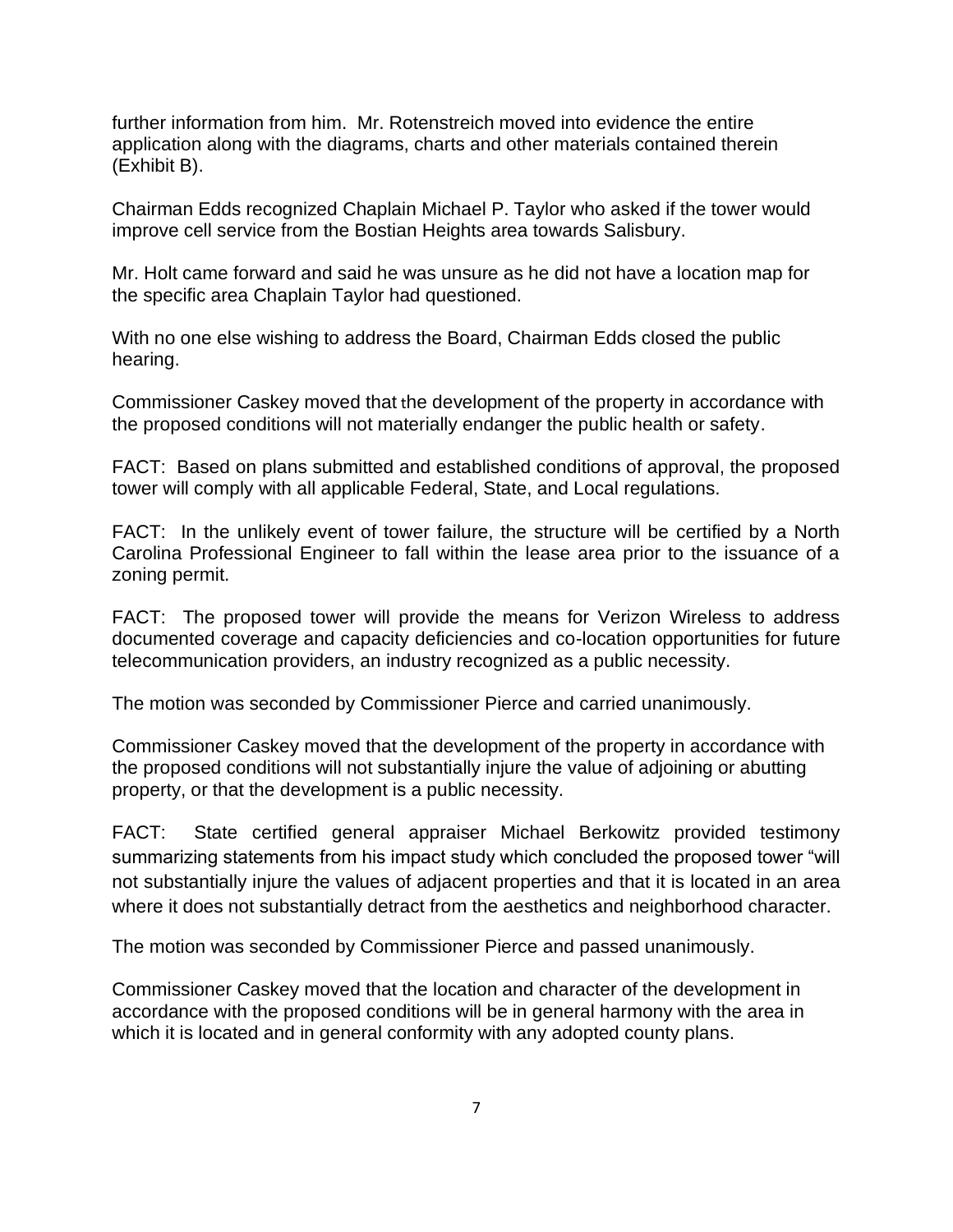FACT**:** As evidenced from the balloon test and photo simulations, the proposed tower would only be visible along portions of Rimer Road and two small sections along Mount Hope Church Road.

FACT: According to the staff report, monopole towers less than 199 feet in height are permitted in 98% of the county zoning jurisdiction subject to a conditional use permit, a process that assumes the use is generally compatible with surrounding properties.

FACT: Wireless towers do not generate significant levels of noise, odor, glare, or dust.

FACT: This request complies with all specific special use requirements in section 21-60 (4) of the Zoning Ordinance.

The motion was seconded by Commissioner Pierce and carried unanimously.

Commissioner Klusman moved, Commissioner Pierce seconded and the vote to approve SUP 01-18 Amendment passed unanimously.

### **5. YEAR END LITTER REPORT**

Chairman Edds highlighted the Litter Mitigation Report for the 2021 calendar year. It was noted that Rowan County has 2,498.58 shoulder miles of roadway. During the 2021 calendar year, the Department of Environmental Management removed approximately 117 tons of litter and roadside debris.

Rowan County law enforcement contributed to the program's success by focusing law enforcement efforts to enforce North Carolina litter laws and solid waste management rules for Rowan County. The Rowan County Environmental Enforcement Officer program issued (33) citations and initiated (22) dumpsite clean-ups.

### **6. BUDGET AMENDMENTS**

Finance Director James Howden presented the following budget amendments for the Board's consideration:

- Social Services Revise expenditures and/or revenues based on Funding Authorizations received from the State. Funding Authorizations reflect the actual amount received and may increase or decrease the budget estimate. \$158,160
- Finance To de-obligate FY19 HSGP Grant. \$29,217
- Health Department BOC approved use of ARPA funds to fund 6-months (January - June 2022) of the Health Department's PORT Program. \$123,000
- Rowan Transit Decrease to FY22 ROAP Grant allocations awarded and to correct account lines in 4529 operational budget. \$236,035
- Social Services To budget Low Income Water Assistance direct payments and administrative funding. No county funds required. \$289,134
- Water Fund Increase in budget of revenue and expense to account for increase in water usage in the Dukeville area; increasing the County's sale of water but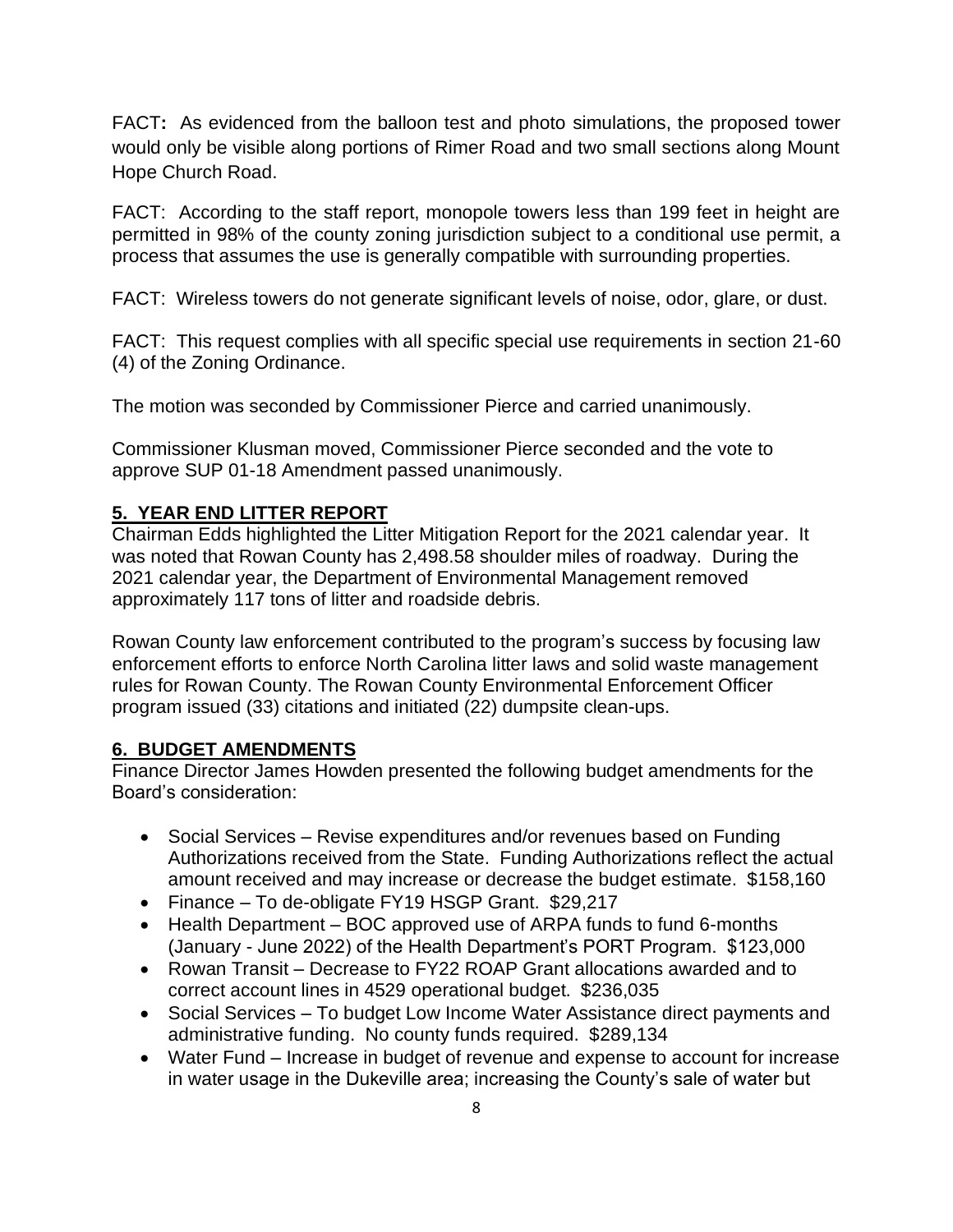correspondingly increasing our water purchased from Salisbury Rowan Utilities. \$70,000

- Finance Budget the Farm Credit Grant awarded to Cooperative Extension approved at the 11/15/21 BOC Meeting. \$5,000
- ES/Sheriff/County Manager Use of ARPA funds to continue hazard pay through June 25, 2022 for Sheriff and Emergency Services employees potentially exposed to COVID-19 based on their daily work schedule. \$844,424
- ES/Sheriff/County Manager Requesting use of ARPA funds to cover overtime for the Detention Center, Building Inspection and DSS departments to help fight and control COVID-19 in the community and for those departments short-staffed because of COVID-19 through June 25, 2021. \$441,085
- Finance To budget funding for the Rowan County Farmland Protection Plan Project awarded to Cooperative Extension under the ADFP Trust Fund. \$10,000
- Social Services Budget Pandemic LIEAP ARPA direct service payments. Expenditures will be reimbursed at 100% requiring no county funds. \$929,079

Commissioner Greene moved approval of the budget amendments as presented. The motion was seconded by Commissioner Pierce and passed unanimously.

### **7. CONSIDER APPROVAL OF BOARD APPOINTMENTS**

#### **ROWAN ECONOMIC DEVELOPMENT COUNCIL**

There is a total of three (3) county seats to be filled by the Board of Commissioners.

For two (2) of the seats, Greg Anderson and Tim Proper re-applied. Both were eligible for reappointment. The third county appointment was needed due to a resignation. Applications were received from the following individuals:

- 1. Roger Lee Withers
- 2. Dr. Tony Watlington, Sr.
- 3. Bradford Michael Basinger
- 4. Carl Dangerfield, Jr.
- 5. Thomas Chandler Turpin
- 6. Corey Jo Hill

The selected applicants will serve three-year terms that will expire December 31, 2024.

Commissioner Klusman moved approval of Greg Anderson, Tim Proper and Dr. Watlington. The motion was seconded by Commissioner Pierce and passed unanimously.

#### **SOUTH SALISBURY FIRE DEPARTMENT FIRE COMMISSIONERS**

Judy Bernhardt and Wayne Taylor applied for reappointment; however, they both had served three (3) terms. During regular session on December 2, 2019, the Board waived